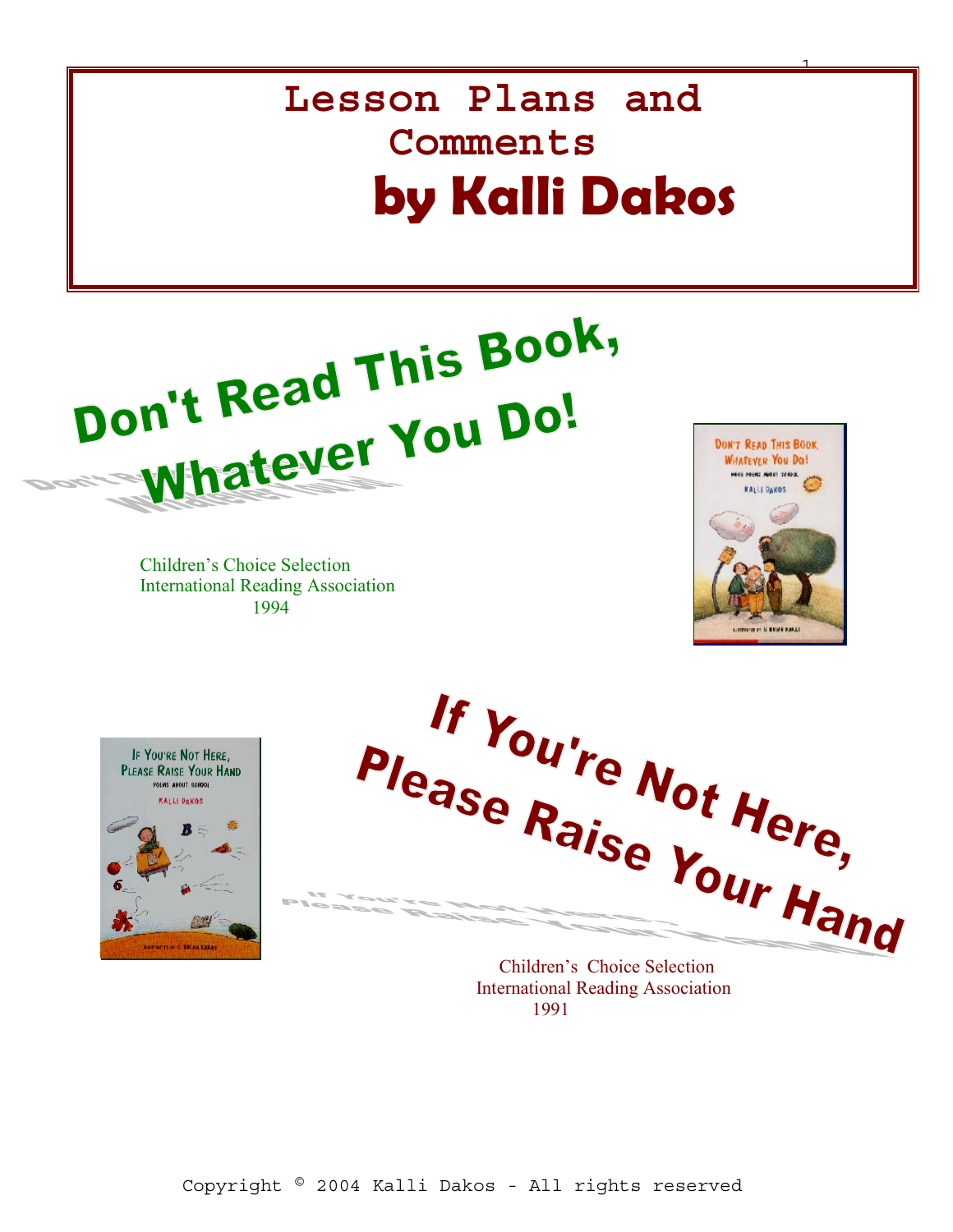# Table of Contents

#### **Page**

| Oral Reading 1                  |
|---------------------------------|
| Chiming. $\dots$ . 1            |
| Echoing $\ldots$ . 1            |
| Dramatization 2                 |
| Playing Poetry 2                |
| Performing Poetry 3             |
| Storytelling 3                  |
| Illustrating $\ldots \ldots$ .3 |
| Topics for Writing Poetry 4     |
| Writing Poetry 4                |
| Poetic Shape 5                  |
| Free Verse 5                    |
| Repetition 5                    |
| Rhyme Schemes 6                 |
| Discussion $\ldots$ . 6         |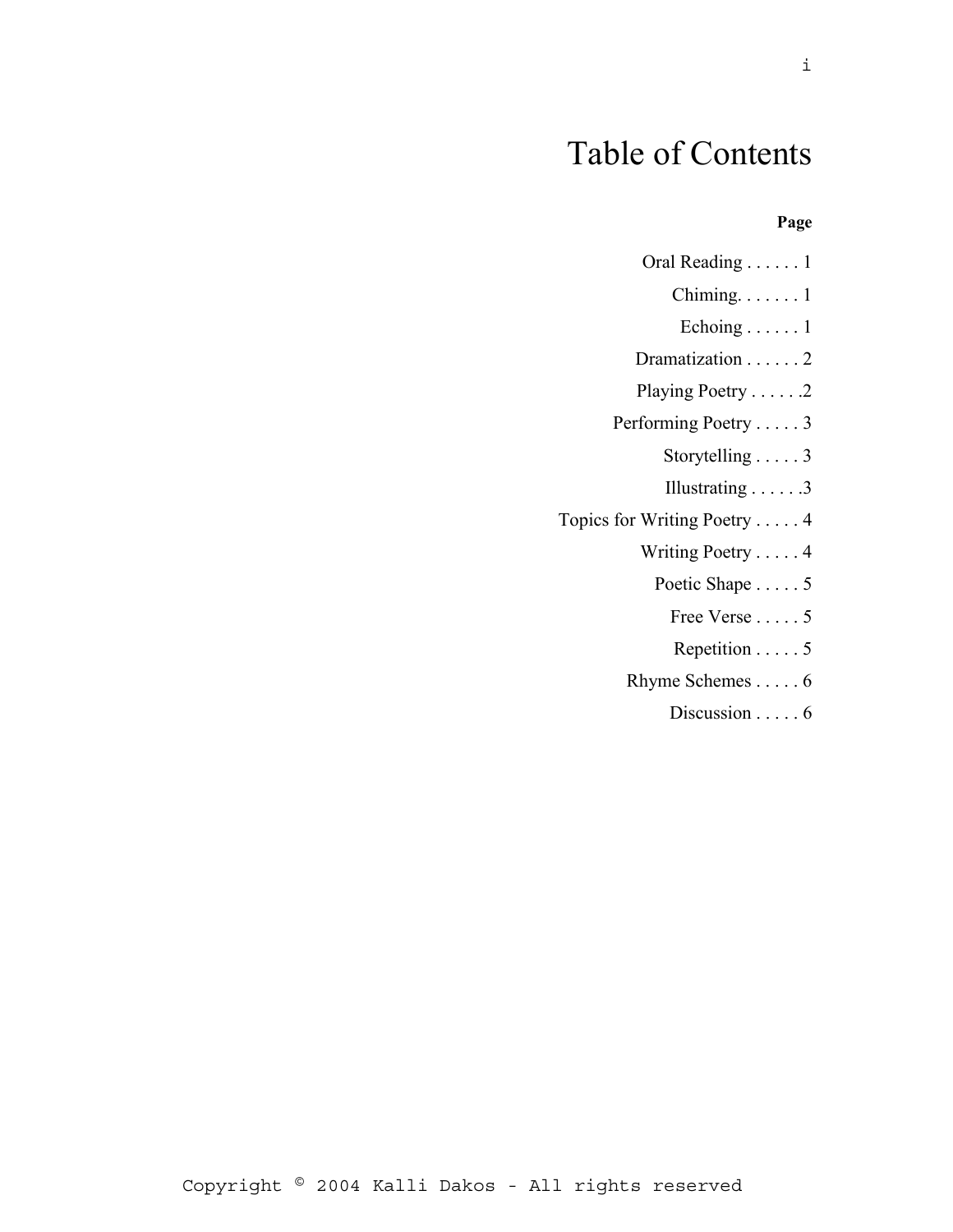# Lesson Plan and Comments by Kalli Dakos



*If You're Not Here, Please Raise Your Hand* 

**Children's Choice Selection International Reading Association 1991**

*Don't Read This Book, Whatever You Do!*

**Children's Choice Selection International Reading Association 1994**



#### **Oral Reading**

Have fun reading the poems to the children.

#### **Chiming**

*There are many poems in both books that have a refrain or a chorus. Read the poem to the children, and have them chime in on these sections.* 

> If You're Not Here, Please Raise Your Hand (Yawn!) But I Brought a Worm Go to the Bahamas A Lifetime in Third Grade \*The Tragic Night \*If My Hand Didn't Get So Tired \*The Bugs are Out



#### **Echoing**

Read a line of the poem, and have the children chant the line after you. Many poems can be used in this category, but a few favorites are:

**\****From: Don't Read This Book, Whatever You Do!*

\*I Gotcha (have fun with the "cha" sound) \*Best Friends \*I Live for Gym \*A Fourth Graders Secret \*Don't Tell Me

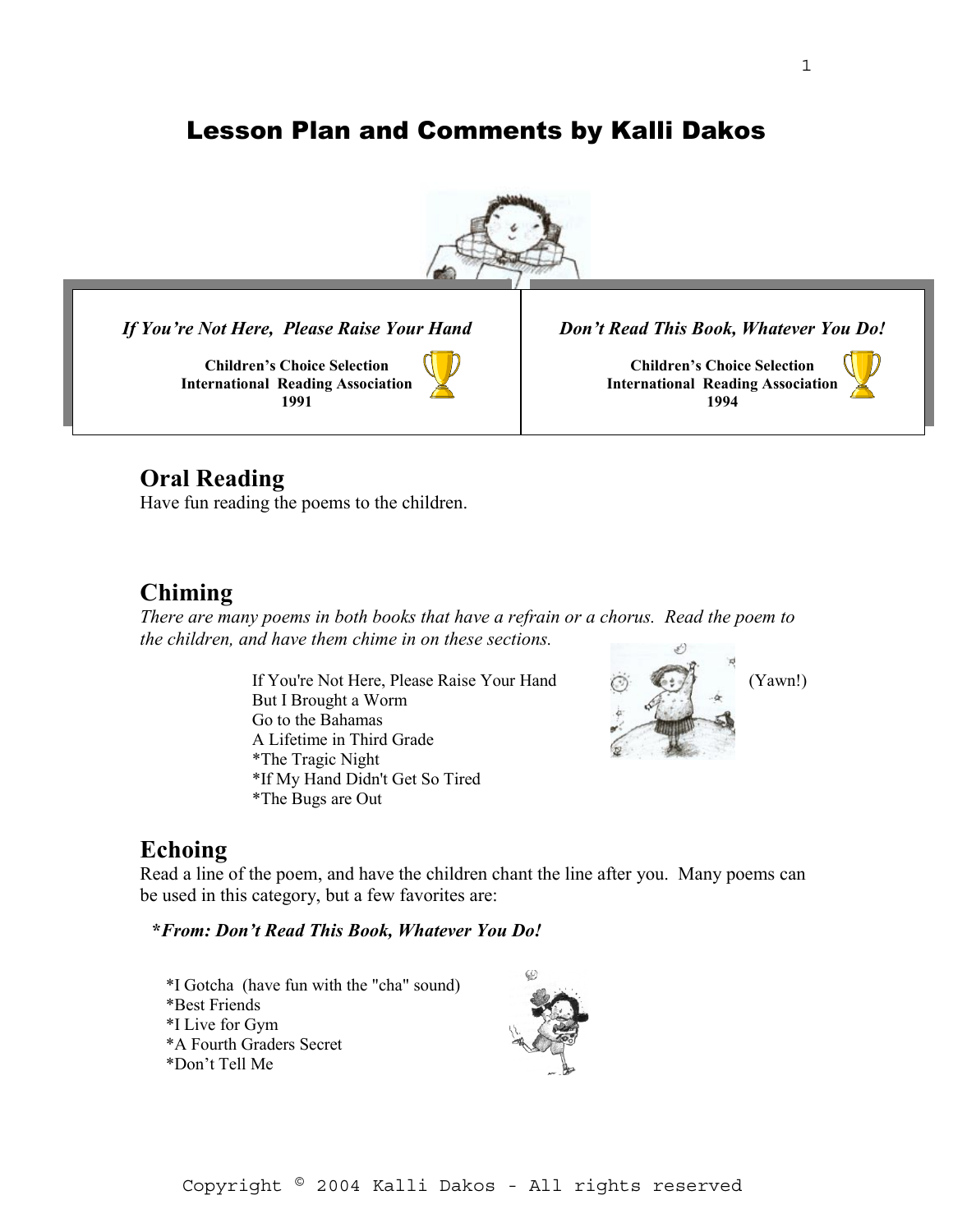# **Dramatization**

Children love to see teachers play, and this brings the poems to life for them. Team up with other teachers, and dramatize poems such as:

> There's a Cobra in the Bathroom Budging Line-ups It's Inside My Sister's Lunch \*You Were Hatched in a Witch's Brew \*Eric is Allergic to Girls \*There's a Cockroach Lurking Inside My Desk

Many poems have been written as mini-plays and others can be adapted to this form. Have children rewrite the poems into dramatic scripts and perform them. Have children write their own dramatic scripts about school experiences and perform them as well.

# **Playing Poetry**

#### *My greatest fear for children is that they are losing the capacity to play.* **James Howe**

Poetry, play, toys, reading, and writing all fit together beautifully and academically when we allow children to "play poetry". Bring in a few toys and props, and get imaginations going.

 Rubber snake for "There's a Cobra in the Bathroom" Candy worms for "I Brought a Worm". Leis for "I Left My Book in Hawaii" Toy brain, toe, ears, heart, etc. for "Is Your Head on Nice and Tight?" Rainbow Streamers for "Dancing on a Rainbow" Trophy for "I Won the Prize" \*A housecoat or nightgown for " The Day Mother Came to School in Her Nightgown.

\*Skipping ropes, balls, etc. for "I Live for Gym"

\*Picture of a toe for "Ode to a Toe"

\*Flowers for "The Tragic Night"

- \*Extra large pencils for "If My Hand Didn't Get so Tired"
- \*Plastic cockroaches for "There's a Cockroach Inside My Desk"

\*Plastic hands or colorful gloves for "Pick me Please"



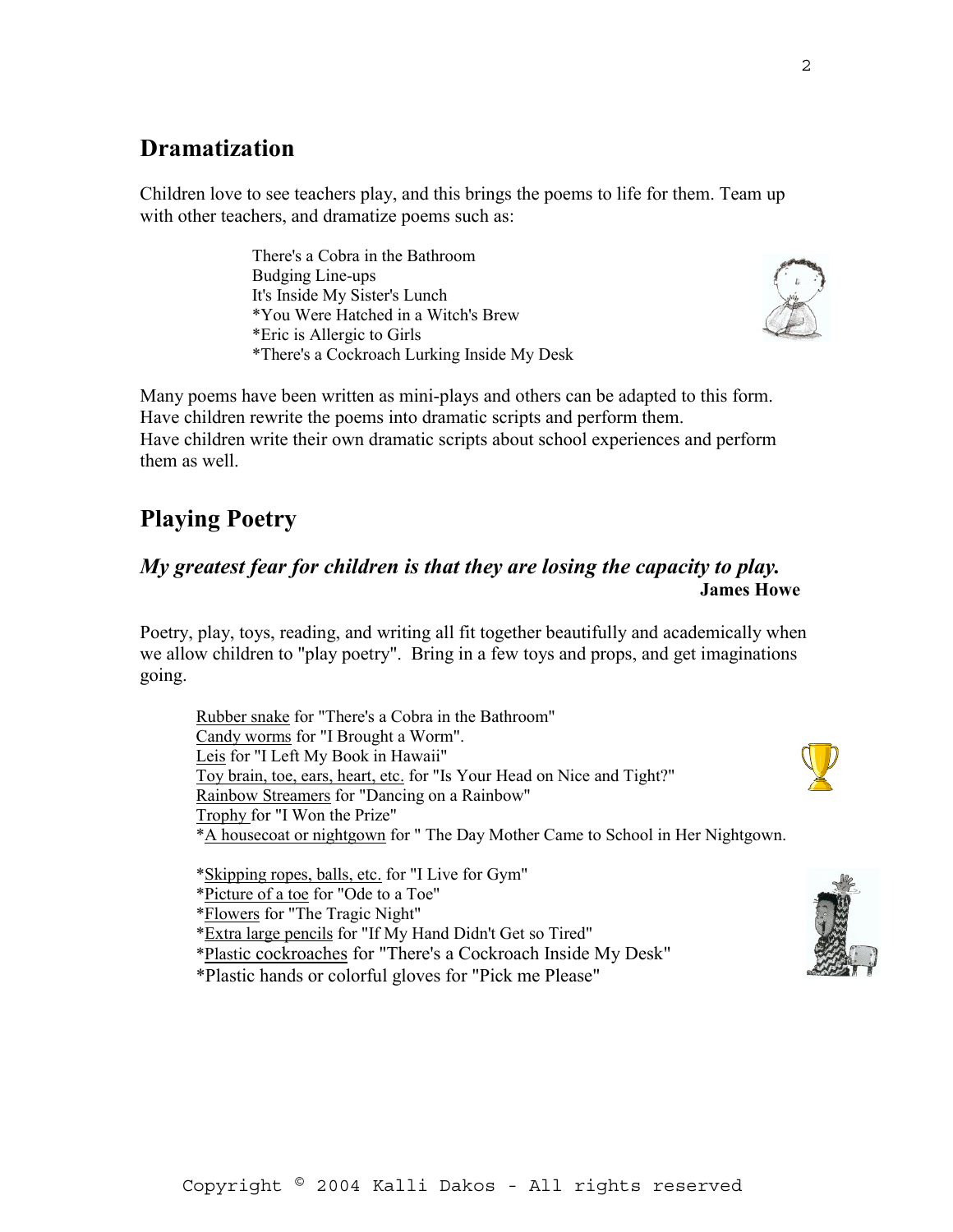# **Performing Poetry**

Divide children into small groups of three, four or five students and allow them to select a poem and dramatize it. Tell them they can bring in toys and props to bring the poems to life.

Then share the poems:

 -in a small assembly -performing troupes to other classrooms -at a poetry tea, perhaps for parents -at a special Friday afternoon poetry party

# **Storytelling**

Tell children about your own school experiences -- your friends, your teachers, your triumphs, your failures, and other special stories that only you can share.

Have children interview their parents, their grandparents, teachers, principals, secretaries, custodians, librarians and other students about their experiences in school, and share them in a classroom anthology.

Students in the upper grades can share poems and stories about elementary school life with those in the younger grades.

# **Illustrating**

#### *Allow students to work alone, or with friends on these activities.*

1. Select one poem and have students illustrate it. Compare and contrast the different interpretations.

- 2. Draw illustrations about their own classroom experiences.
- 3. Use other artistic media -- collages, paintings, photographs, computer graphics, murals, etc.
- 4. Have a poetry art gallery and hang poems and pictures all over the walls of your school. As children line up to go from classroom to classroom, they will read poetry.

3



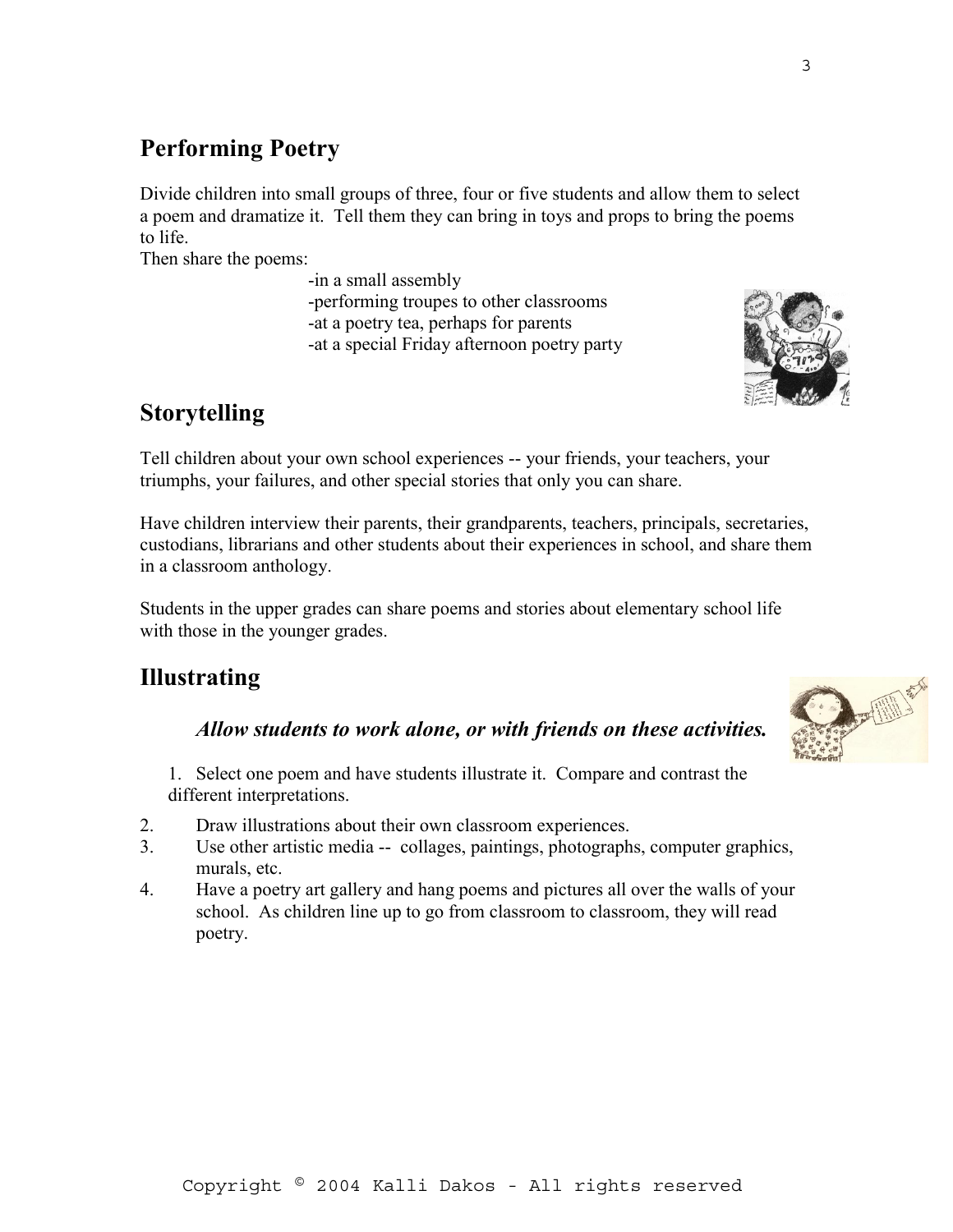# **Topics for Writing Poetry**

## *If we write about our lives, we will have a record of our own stories.*

| *Sports Poems:      | Do you play soccer, basketball, baseball, etc.?      |
|---------------------|------------------------------------------------------|
|                     | Did anything happen that you want to remember?       |
| *Love Poems:        | Do you have a best friend, a favorite teacher,       |
|                     | a special pet?                                       |
| *Good-bye Poems     | How did you feel when a best friend moved away?      |
|                     | Has a pet or a family member died? Sometimes         |
|                     | writing helps us with the grieving process.          |
| *Musical Poems:     | Language is like a musical instrument. Some          |
|                     | poems are written just for the fun of playing        |
|                     | with language.                                       |
| *Imaginative Poems: | Use your imagination to create school stories that   |
|                     | didn't really happen, like the day your teacher      |
|                     | turned into a gorilla, or the afternoon you ate some |
|                     | magic potion and flew right out of the classroom in  |
|                     | the middle of a math test.                           |
| *Moments            | Your happiest moment in school                       |
|                     | Your most tragic moment in school.                   |
| *Secrets            | Do you have anything hidden in your desk, your       |
|                     | backpack, your lunch?                                |
| *Memories           | Do you have stories from nursery school or           |
|                     | kindergarten you'd like to write about?              |





# **Writing Poetry**

Give students every opportunity to write for the sake of remembering and celebrating, and above all, model the process for them.

 \*I'm going to write about the beautiful snowfall. Why, those snowflakes are the biggest I have ever seen and I never want to forget them.

 \*Writing helps me to say good-bye. I'm going to write a poem about my little dog's accident. I might cry as I write this poem because I miss Rusty so much.

\*Gerry says he needs a "jump start" to get going this morning. I love the picture "jump start" puts in my mind. I'm going to write a poem!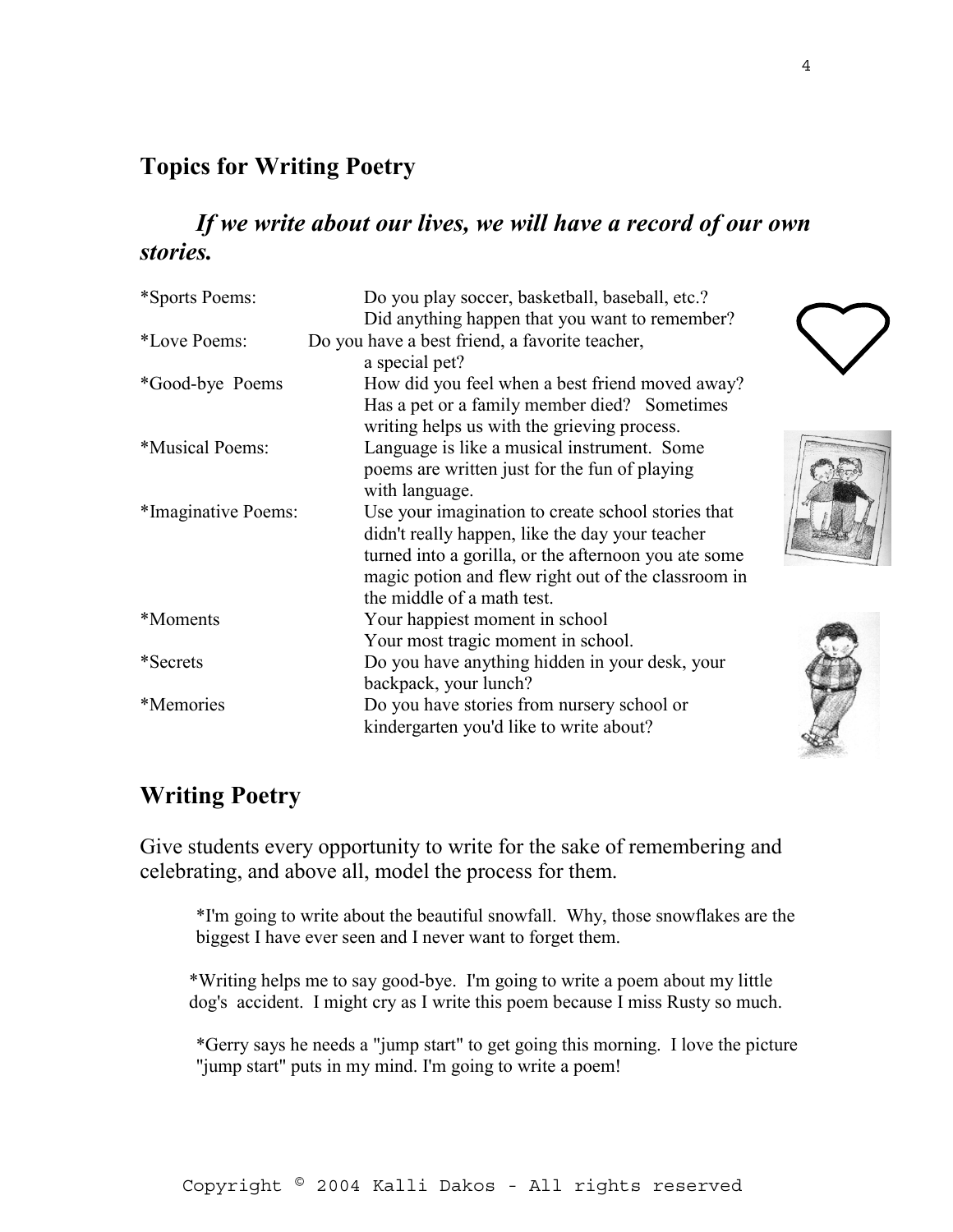*Don't worry about the quality of the poems you write. If they are about* your classroom and your experiences, the children will love them. They *will also admire you for sharing your rough drafts, revisions, and failures.* 

#### *Use an overhead projector and a large variety of poems to share poetic features such as:*

#### **Poetic Shape:**

|  |  |  | Poems come in all different shapes. |
|--|--|--|-------------------------------------|
|  |  |  |                                     |

| Columns:                                               | *I Live for Gym                  |
|--------------------------------------------------------|----------------------------------|
| Run-on Sentences:                                      | Call the Periods Call the Commas |
| Scrambled Words:                                       | *Dreams Brewing                  |
| Changes in Sizes of Letters: *A Fourth Grader's Secret |                                  |

#### **Free Verse**

\*It is often easier to express feelings and ideas when you are not trying to make poems rhyme or use set forms like couplets or limericks.

\*You arrange the words on the page the way you want them to be read.

\*You do not have to follow any rules and you can make patterns of your own.

 You Can Do Better J.T. Never Will Be Ten A Lifetime in Third Grade If We Had Lunch at the White House \*The Star \*Something Splendid \*I'd Mark with the Sunshine \*I Never Had an A Before

#### **Repetition**

\*A poet often repeats a word, a line or even an entire stanza. This gives special meaning to an idea or feeling that the poet wants the reader to look at carefully. It is fun to read these lines because they give the poem a nice rhythm.

> I Brought a Worm I Won the Prize Happy Hiccup to You \*If My Hand Didn't Get So Tired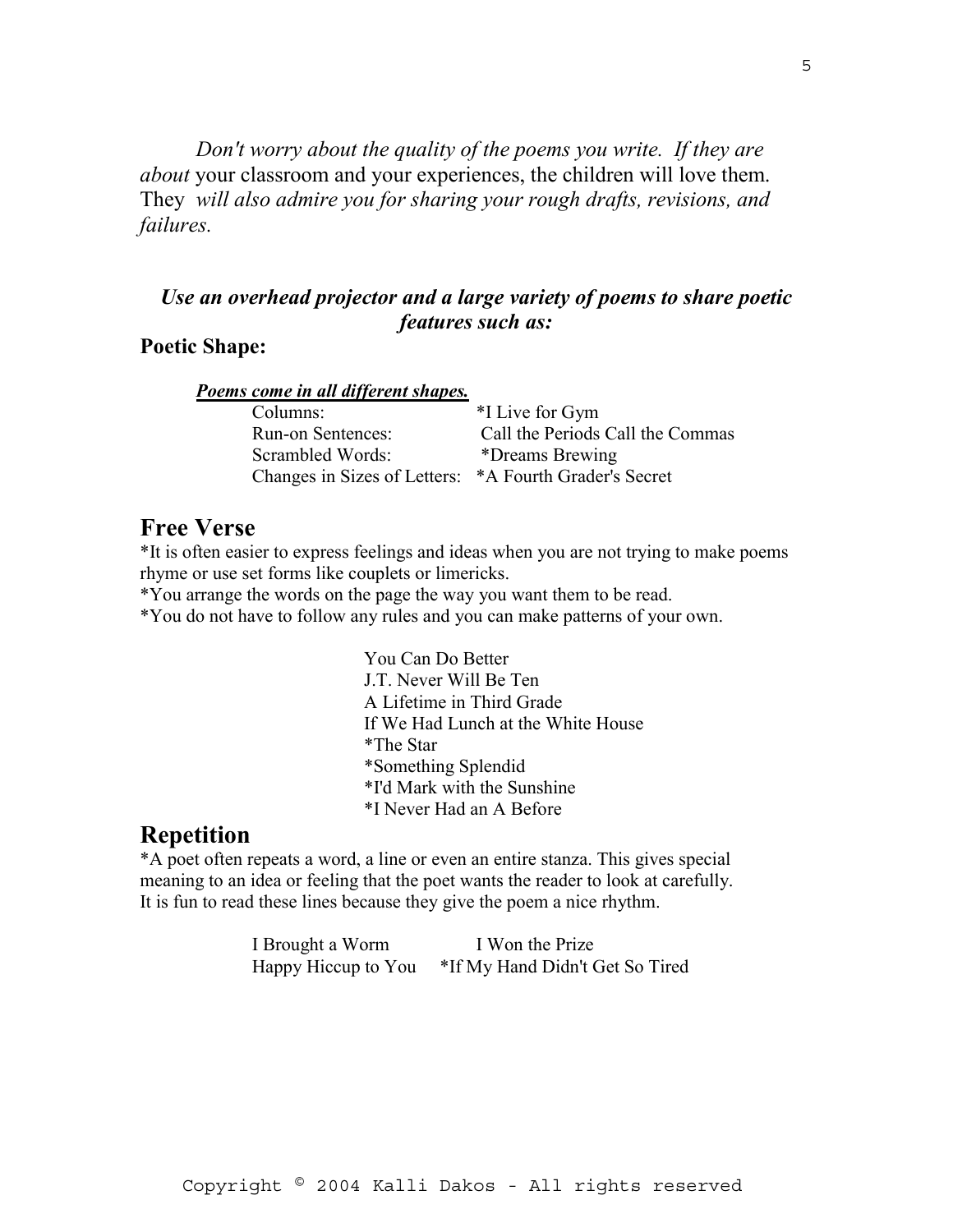### **Rhyme Schemes**

Allow children to identify and experiment with different rhyme schemes. They might even create some of their own. You might want to make overhead transparencies of the poems and underline the rhyming words. Have children chime in on these words as you read the poems.

| <i>Rhyming Couplets:</i> | If You're Not Here, Please Raise Your Hand<br><b>Budging Line-ups</b> |
|--------------------------|-----------------------------------------------------------------------|
|                          | I'm in Another Dimension                                              |
|                          | Is Your Head on Nice and Tight                                        |
|                          | *Best Friends                                                         |
| Lines $2 & 4$ :          | Hiding in the Bathroom                                                |
|                          | A Teacher's Lament                                                    |
|                          | <i>*My Writing is an Awful Mess</i>                                   |
|                          | *If Kids Were Put in Charge of Schools                                |
| All Lines Rhyme:         | *You Were Hatched in a Witch's Brew<br><i>*Dreams Brewing</i>         |
| Lines 1 & 3 and 2 & 4:   | Take My Head for the Guillotine                                       |
|                          |                                                                       |

# **Discussion**

Poems from the books and from your students' original writings can be discussed under a variety of headings:

 $\mathcal{L}_\text{max} = \mathcal{L}_\text{max} = \mathcal{L}_\text{max} = \mathcal{L}_\text{max} = \mathcal{L}_\text{max} = \mathcal{L}_\text{max} = \mathcal{L}_\text{max} = \mathcal{L}_\text{max} = \mathcal{L}_\text{max} = \mathcal{L}_\text{max} = \mathcal{L}_\text{max} = \mathcal{L}_\text{max} = \mathcal{L}_\text{max} = \mathcal{L}_\text{max} = \mathcal{L}_\text{max} = \mathcal{L}_\text{max} = \mathcal{L}_\text{max} = \mathcal{L}_\text{max} = \mathcal{$ 

| Friendship:         | *Best Friends                              |
|---------------------|--------------------------------------------|
|                     | J.T. Never Will Be Ten (death of a friend) |
| Getting in Trouble: | 9Go to the Bahamas                         |
|                     | Don't You Remember How Sick You Are?       |
|                     | *Squirt! Squirt! On the Teacher's Skirt    |
| Good-bye Poems:     | The Cry Guy                                |
|                     | J.T. Never Will Be Ten                     |
|                     | They Don't Do Math in Texas                |
|                     | *Where Dreams Don't Cry                    |
| Feelings:           | I Won the Prize                            |
|                     | Hiding in the Bathroom                     |
|                     | *The Star                                  |
|                     | *I Never Had an A Before                   |
| Love Poems:         | Dancing on a Rainbow                       |
|                     | I'm in Another Dimension                   |